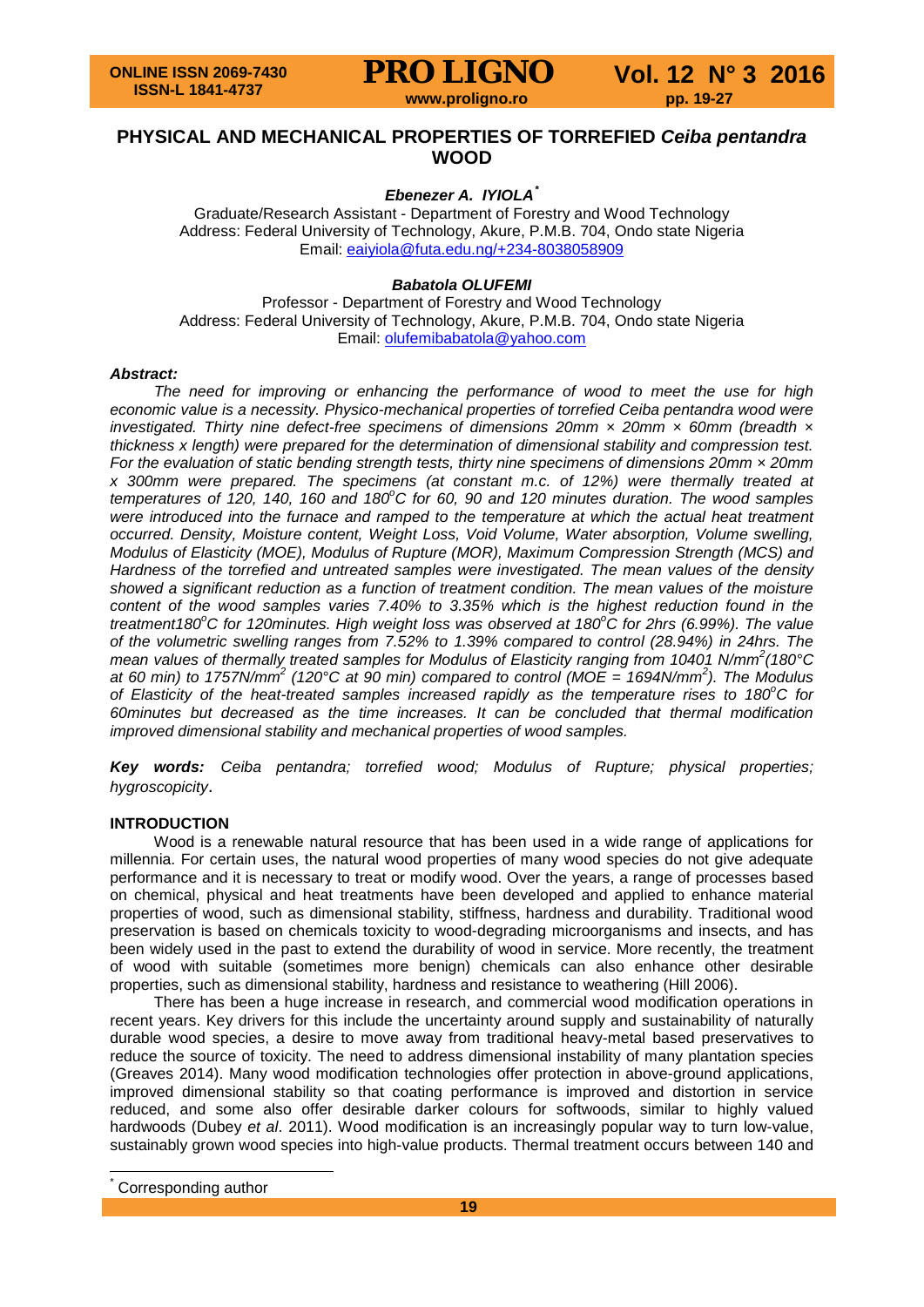**PRO LIGNO Vol. 12 N° 3 2016 www.proligno.ro pp. 19-27**

$$
Vol. 12 N° 3 2010
$$

260°C because temperatures lower than 140°C do not significantly affect the structure of material while temperatures higher than 260°C result in undesirable degradation (Hill 2006). Temperature is the parameter responsible for the highest effect of modification in the properties of thermally treated wood (Mitchell 1988, Korkut and Guller 2008).

#### **OBJECTIVE**

The objective of this study this study was carried out to investigate the effect of heat on the physical and mechanical properties of torrefied *Ceiba pentandra* for effective utilization by expanding their end uses.

#### **METHODS**

The samples for this study was obtained from a local sawmill in Akure, Ondo state. The planks were air-dried to reduce level of moisture content and then machined into the required dimensions in the direction parallel to grain with a circular saw. Thirty nine defect-free specimens of dimensions 20mm  $\times$  20mm  $\times$  60mm (breadth  $\times$  thickness  $\times$  length) were prepared for the determination of dimensional stability. For the evaluation of static bending strength tests (modulus of rupture and modulus of elasticity), thirty nine specimens of dimensions 20mm  $\times$  20mm  $\times$  300mm (breadth  $\times$ thickness × length) were prepared. Another thirty-nine specimens of dimensions 20mm x 20mm x 60mm (breadth × thickness x length) were prepared for compression test. In total, 117 specimens, both treated and untreated were prepared. All the samples were properly labeled. The specimens were oven dried at  $103 \pm 2^{\circ}$ C until constant weight is achieved; then cooled in desiccators over silica gel. Thereafter, the weights and dimensions of the specimens were measured to determine the moisture content in the samples using.

wet weight - oven dry weight  $MC (%) =$ oven dry weight

#### **Thermal Modification Process**

The heat treatment were conducted in a closed process vessel, a Muffle furnace, a temperature controlled heating unit. The specimens (at constant moisture content (m.c.) of 12%) were thermally treated at temperatures of 120, 140,160 and 180 $^{\circ}$ C for 60, 90 and 120 mins. The wood samples were introduced into the furnace and was ramped to the temperature at which the actual heat treatment occurred. At the end of each treatment period, the samples were removed from the furnace, and their weights and dimensions were determined after cooling in a dessicator to account for the weight change. The weight loss (WL), was determined using eq (1):

$$
WL(\% = \left(\frac{W_o - W_t}{W_o}\right) \times 100 \tag{1}
$$

where:  $W_0$  (g) is the oven-dry weight of specimens before the treatment;

 $W_t$  is the dry weight of specimens after the thermal treatment.

#### **Dimensional Stability Tests**

Modified and untreated wood samples were submerged in distilled water in a stainless steel container. A metal screen was placed over the samples to hold them approximately 2.5cm below the surface but will not impart load on them. Water absorption and thickness swelling were assessed after 24, 48 and 72 hrs of water soak. Mass and volume measurements were recorded.

From the measurement of the dimensions and weights of specimens, the following properties were measured; the water absorption (WA), Void Volume, volumetric swelling (S) were calculated using:

$$
WA (96) = \left(\frac{W_{Wat} - W_{dry}}{W_{dry}}\right) \times 100
$$
 (2)

where:

 $W<sub>wet</sub>$  = Weight of the samples after soaking in water;  $V_{\text{div}}$  = Weight of the oven dried samples.

$$
Void volume = 1 - \frac{Dry\,\text{Specific gravity}}{1.5} \, X\,100\%
$$
\n
$$
\tag{3}
$$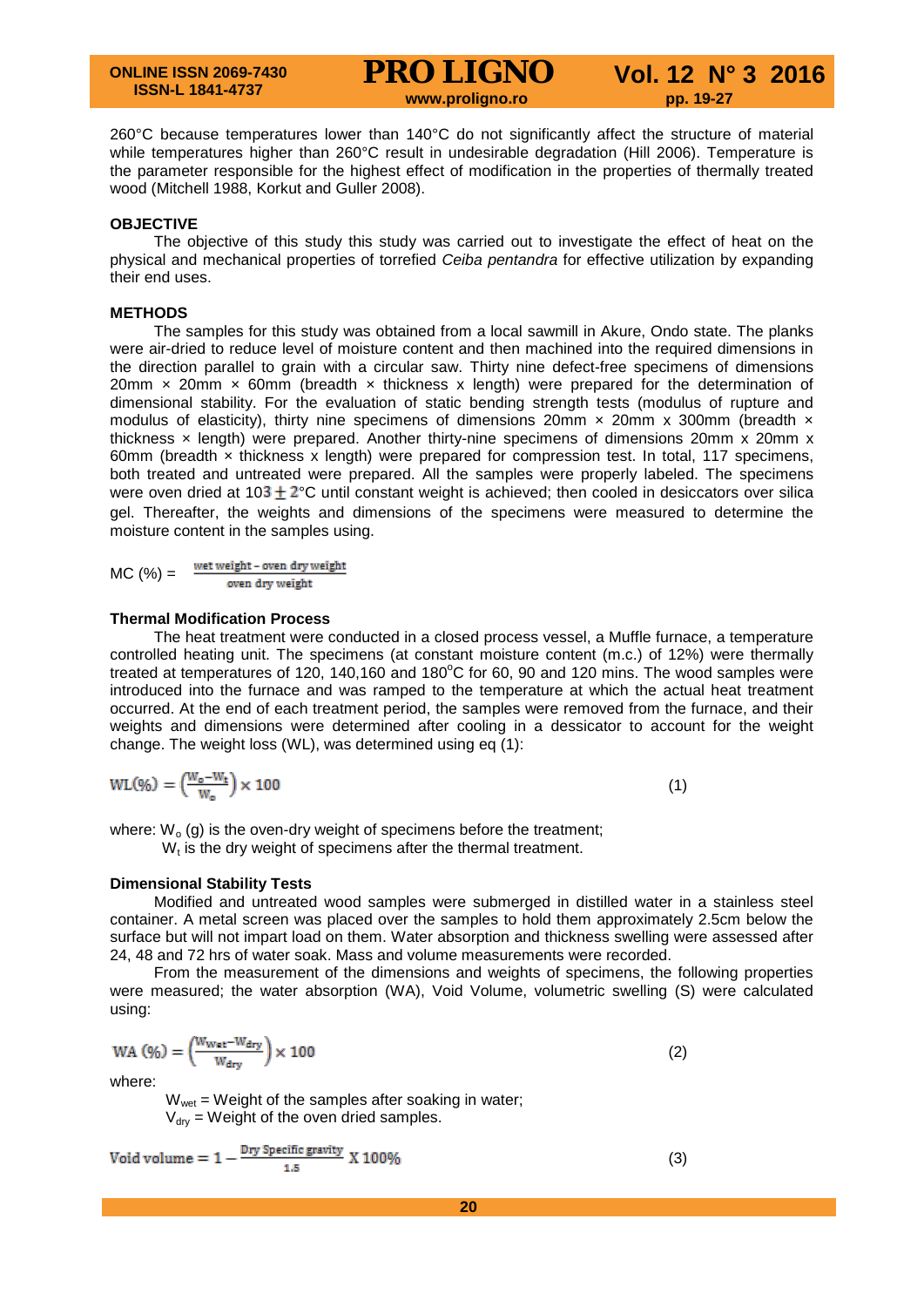**ONLINE ISSN 2069-7430 ISSN-L 1841-4737**

## **PRO LIGNO** Vol. 12 N° 3 2016

$$
S\left( \text{\%}\right) = \left( \frac{v_{\text{wat}} - v_{\text{dry}}}{v_{\text{dry}}} \right) \times 100
$$

where:

S%= Volumetric swelling;

 $V<sub>wet</sub>$  = Volume of the samples after soaking in water;

 $V_{\text{dry}}$  = Volume of the same sample after oven drying.

#### **Density Determination**

The change in mass per unit volume of the samples were calculated using the formulae below:

$$
\mathbf{p} = \frac{\mathbf{M}}{\mathbf{v}}
$$
 (Kg/m<sup>3</sup>) (5)  
where:  $\mathbf{p} = \text{Density}$ ;

 $M =$ Mass (kg);  $V =$  Volume  $(m^3)$ .

#### **Mechanical Properties Tests Static Bending**

For evaluation of static bending strength, three points flexural tests were performed on both control and modified samples in accordance with ASTM 143 standard (2009). The dimensions of wood samples for the test were 20mm x 20mm x 300mm. Three replicates were performed for each treated wood sample on an Instron 5500R-1137 Universal Test Machine equipped with a 454kg load cell. Data are collected and processed using Bluehill v2 software (Instron) in which MOR, MOE and toughness were calculated by the software.

| $MOE = \frac{PL^3}{4ywh^3}$ | (N/mm <sup>2</sup> ) | (6) |
|-----------------------------|----------------------|-----|
| $MOR = \frac{2PL}{2wh^2}$   | (N/mm <sup>2</sup> ) |     |

where: P is the load, L is the length, y is the deflection, w is the width and h is the depth or thickness of the specimen.

#### **Determination of Maximum Compressive Strength (MCS) parallel to grain**

The ability of a material to resist a crushing force or stress applied on the body. Test sample size of 20mm x 20mm x 60mm samples ASTM 143 standard (2009) were used.

The values obtained were used to calculate the compressive strength using the equation below.

$$
\partial_c = \frac{p}{bd} \qquad \text{N/mm}^2 \tag{8}
$$

were:

 $\partial_c$  = Maximum Compressive Strength in N/mm<sup>2</sup>;

 $b = width in mm;$ 

 $d =$  depth in mm;

P = Load in Newton.



*Fig. 1. Bending test.*



*Fig. 2. Compressive strength.*

(4)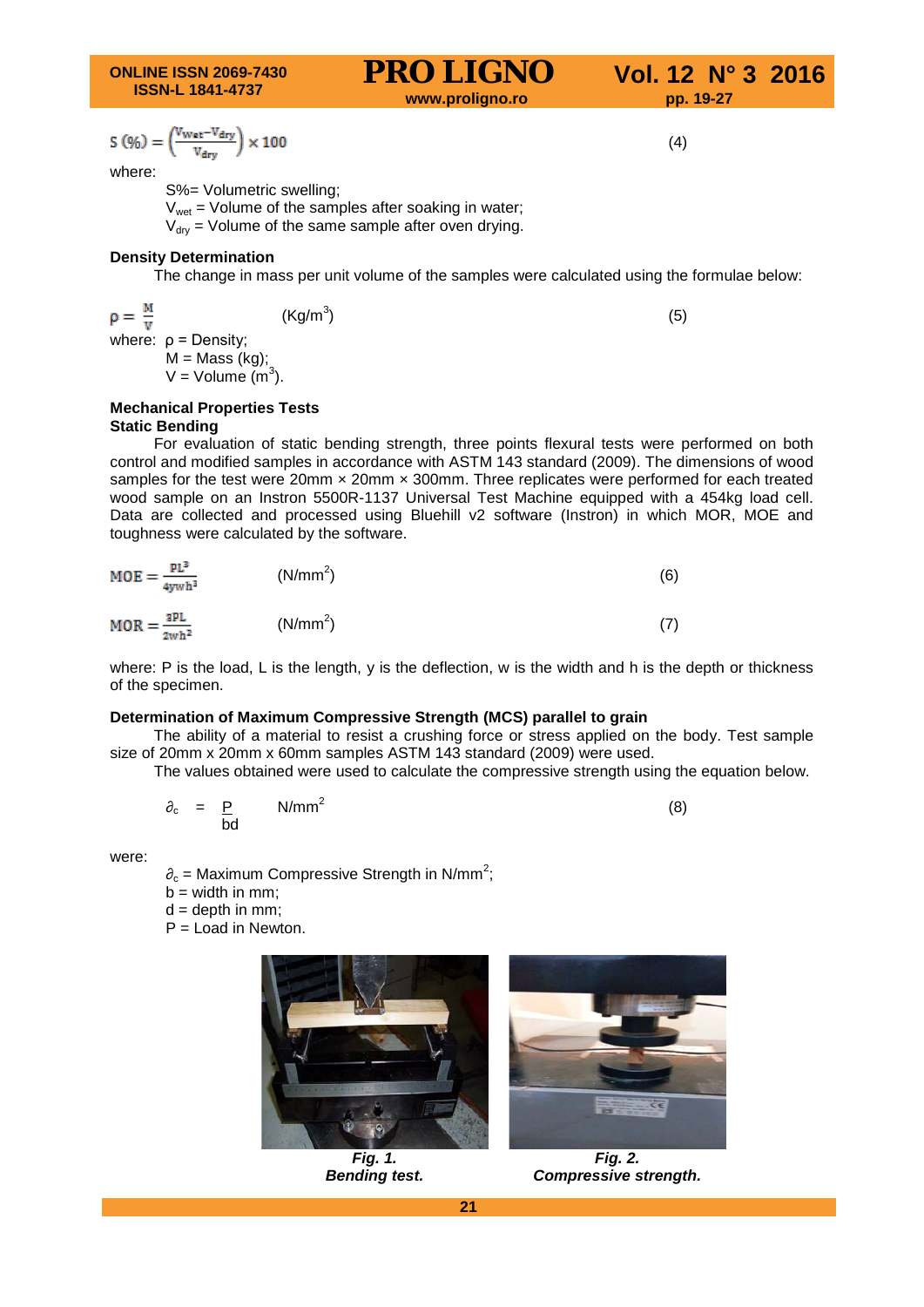#### **RESULTS AND DISCUSSION**

#### **Physical properties of torrefied** *Ceiba pentandra*

Differences have been noted between the different wood species and the way they respond to heat treatment. The most important differences were reported between softwoods and hardwoods (Zaman *et al.* 2000, Militz 2002, Hill 2006). Due to these, the wood sample investigated have been grouped as hardwood and discussed.

Tables 1 and 2 summarize the physical properties of the investigated *Ceiba pentandra* samples, respectively. After treatment the moisture content and density of the wood samples decreased. The density of the treated wood samples also decreased significantly compared to the untreated samples. The mean values of the density showed a significant decrease as a function of treatment condition. The values ranged from 393Kg/m<sup>3</sup> at 120°C for 120minutes to 300kg/m<sup>3</sup> at 180°C for 120minutes compared to the control ( $p=443$ kg/m<sup>3</sup>). This showed that density decrease with increase in temperature and time. The decrease of the density is caused by lower moisture content due to evaporation of extractives during heat treatment, degradation of wood components, especially the hemicelluloses, and evaporation of degradation products. The decrease of the density of wood is mainly caused by the degradation of wood components (cellulose and especially the hemicelluloses), (Boonstra *et al.* 2007). When the treatment temperature was 180ºC for 2hr, density decreased as expected even though the density have started to decrease at120 $^{\circ}$ C and increase again at180 $^{\circ}$ C for 60minutes which might be as a result of either sapwood and heartwood being used together which might make initial density of wood to vary arbitrarily (Leijten 2004). A marked reduction in specific density of heat-modified wood was previously detected in hardwoods (Welzbacher & Rapper 2007, Korkut 2012) and conifers, including *P. elliottii* (Severo *et al.* 2012).

Esteves and Pereira (2009) also reported that the degradation of hemicelluloses into volatile products and the evaporation of extractives are the main reasons. In this study, it was discovered that heat treatment causes weight loss in the wood, which has a negative effect on density. Thus, the greatest weight loss occurred for treatment conditions of 180ºC for 120minutes. The mean values of the moisture content of the wood samples varies from 7.40% to 3.35% which is the highest reduction found in the treatment at180°C for 120minutes. This is in line with the report by Gunduz and Aydemir (2009) in their findings that Equilibrium moisture content decreases in *Carpinus btulus* wood after thermal modification at 170-210 $^{\circ}$ C for 4-12hrs. The weight loss of the wood was correlated to the treatment temperature (Table1). High weight loss was observed at 180°C for 2hrs (6.99±0.22%). Sundqvist *et al* (2006) reported that hemicelluloses present a massive change in its chemical structure of wood when treated at 180-200°C for 2.5 and 4hr, which generate significant weight loss of wood. Heat treatment at lower temperatures results in low weight loss mainly associated with loss of volatiles and bound water. Loss of macromolecular components can occur at temperatures above 100 $^{\circ}$ C, and this assumes greater significance as time and heating temperature are increased (Millett and Gerhards 1972).

The mean values for the physical properties of thermally modified *Ceiba pentandra* wood are presented in Table 1.

|                  |       |                 |                 |                 |                                                                          | Table 1           |
|------------------|-------|-----------------|-----------------|-----------------|--------------------------------------------------------------------------|-------------------|
|                  |       |                 |                 |                 | Mean values of Physical properties of thermally modified Ceiba pentandra |                   |
| <b>Treatment</b> | Time  | <b>Density</b>  | M.C.            | Weight          | <b>Void</b><br>volume                                                    | <b>Porosity</b>   |
| (°C)             | (min) | $(Kg/m^3)$      | $(\% )$         | Loss $(\%)$     | (%)                                                                      |                   |
| Control          | 0     | $443 \pm 75.17$ | 20.66±12.64     |                 | $0.971 \pm 0.005$                                                        | $0.03 \pm 0.005$  |
| 120              | 60    | $359\pm33.26$   | $7.40+0.25$     | $3.36 \pm 0.71$ | $0.976 \pm 0.002$                                                        | $0.024 \pm 0.002$ |
| 120              | 90    | $344 \pm 39.91$ | $7.26 \pm 1.09$ | $3.23 \pm 1.21$ | $0.977 \pm 0.003$                                                        | $0.023 \pm 0.003$ |
| 120              | 120   | $393 \pm 24.93$ | $6.11 \pm 0.55$ | $3.85 \pm 0.57$ | $0.974 \pm 0.002$                                                        | $0.026 \pm 0.001$ |
| 140              | 60    | $338+42.62$     | $5.26 \pm 0.66$ | $4.32 \pm 0.72$ | $0.978 + 0.03$                                                           | $0.023 \pm 0.003$ |
| 140              | 90    | $337 + 58.58$   | $5.01 \pm 0.40$ | $3.68 + 1.35$   | $0.979 \pm 0.004$                                                        | $0.02 \pm 0.004$  |
| 140              | 120   | $336+7.67$      | $4.51 \pm 0.79$ | $3.59+0.32$     | $0.978 \pm 0.001$                                                        | $0.02 \pm 0.005$  |
| 160              | 60    | $315 \pm 32.31$ | $4.41 \pm 0.61$ | $4.77 \pm 0.36$ | $0.979 \pm 0.002$                                                        | $0.02 \pm 0.002$  |
| 160              | 90    | $315 \pm 15.17$ | $4.00+0.62$     | $4.22 \pm 0.55$ | $0.979 \pm 0.001$                                                        | $0.021 \pm 0.001$ |
| 160              | 120   | $301 \pm 16.36$ | $3.84 \pm 1.45$ | $4.99 \pm 0.59$ | $0.98 + 0.001$                                                           | $0.02 \pm 0.001$  |
| 180              | 60    | $343 \pm 61.76$ | $3.72 \pm 0.35$ | $6.96 \pm 0.94$ | $0.977 \pm 0.004$                                                        | $0.023 \pm 0.004$ |
| 180              | 90    | $388 + 9.50$    | $3.48 \pm 0.77$ | $5.76 \pm 0.49$ | $0.979 \pm 0.001$                                                        | $0.03 \pm 0.001$  |
| 180              | 120   | $300+25.58$     | $3.35 \pm 1.29$ | $6.99+0.22$     | $0.979 \pm 0.002$                                                        | $0.021 \pm 0.002$ |

Values are mean±SD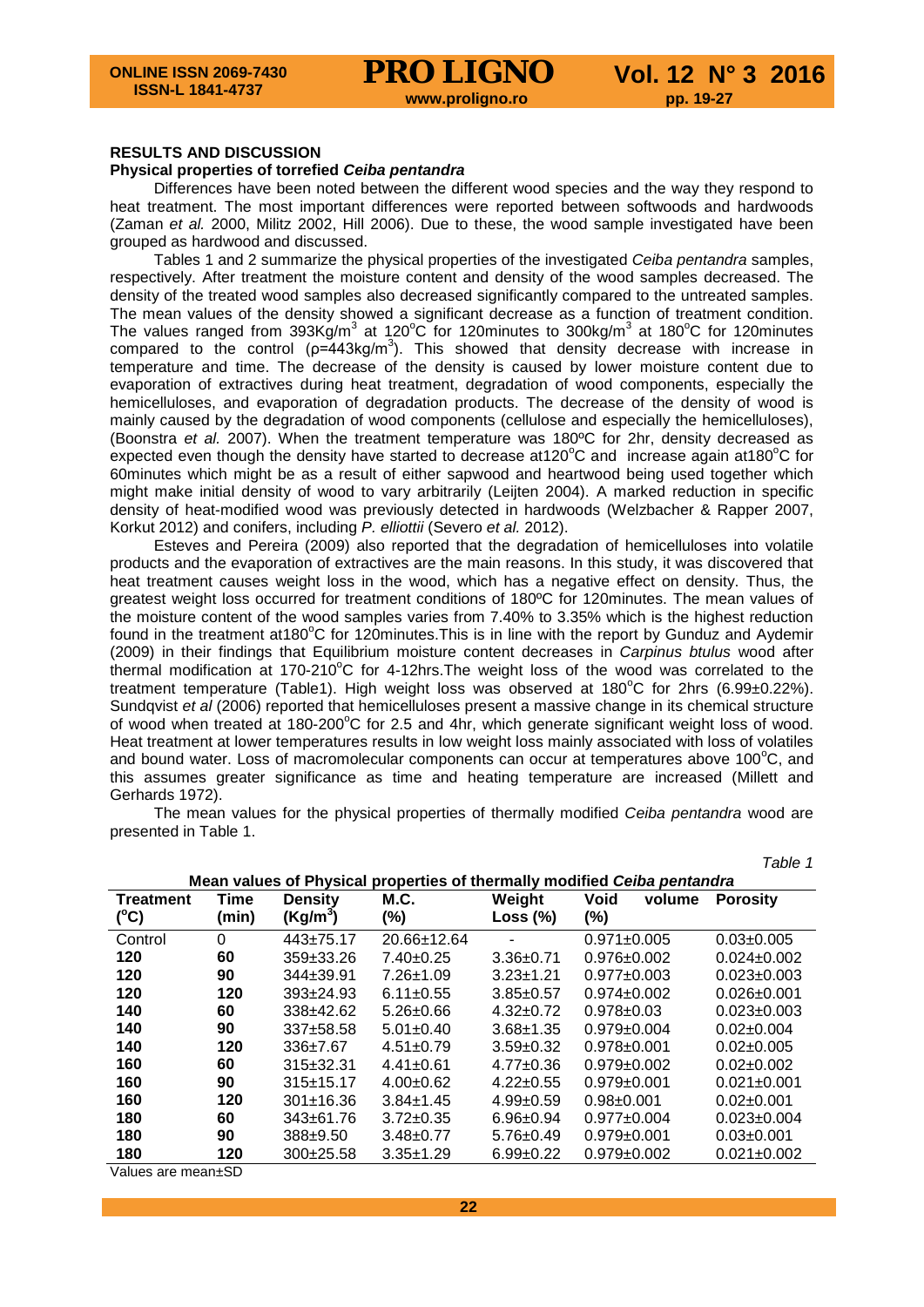*Table 2*

| Mean values of Physical properties of thermally modified Ceiba pentandra |          |                  |                  |                 |                  |                  |                  |  |
|--------------------------------------------------------------------------|----------|------------------|------------------|-----------------|------------------|------------------|------------------|--|
| <b>Treatment</b>                                                         | Time     | <b>WA (%)</b>    | <b>WA (%)</b>    | <b>WA (%)</b>   | VS (%)           | VS (%)           | VS (%)           |  |
| (°C)                                                                     | (min     | (24HRS)          | (48HRS)          | (72HRS)         | (24HRS)          | (48hrs)          | (72hrs)          |  |
| Control                                                                  | $\Omega$ | $86.28 \pm 19.5$ | $112.2 + 24.1$   | $123 \pm 24.65$ | $28.94 \pm 0.89$ | $26.37 \pm 2.27$ | $31.32 \pm 2.02$ |  |
| 120                                                                      | 60       | $87.94 \pm 10.3$ | $114.6 \pm 13.7$ | $129+15.99$     | $1.85 \pm 0.48$  | $5.13 \pm 1.41$  | $9.25 \pm 1.35$  |  |
| 120                                                                      | 90       | $87.42 \pm 17.9$ | $119.4 \pm 16.1$ | $135+13.54$     | $1.46 \pm 1.13$  | $6.66 \pm 0.71$  | $8.84 \pm 0.90$  |  |
| 120                                                                      | 120      | $69.89 \pm 2.19$ | $98.79 \pm 7.78$ | 116±10.91       | $3.47 \pm 1.32$  | $8.83 \pm 2.33$  | $10.37 \pm 0.75$ |  |
| 140                                                                      | 60       | $84.11 \pm 6.45$ | $117.7 \pm 12.2$ | $138+18.69$     | $2.47 \pm 0.99$  | $8.60 \pm 1.65$  | $9.95 \pm 2.80$  |  |
| 140                                                                      | 90       | $96.58 \pm 21.8$ | $124.4 \pm 22.9$ | 149±30.79       | $2.56 \pm 2.72$  | $6.51 \pm 0.70$  | $7.84 \pm 0.47$  |  |
| 140                                                                      | 120      | 88.47±3.76       | $117.5 \pm 1.73$ | $132 \pm 6.13$  | $3.13 \pm 1.34$  | $5.17 \pm 1.06$  | $9.18 \pm 1.44$  |  |
| 160                                                                      | 60       | 111±2.71         | $133.1 \pm 12.6$ | $151 \pm 10.71$ | $7.52 \pm 3.23$  | $2.82 + 1.91$    | $7.26 \pm 1.12$  |  |
| 160                                                                      | 90       | $103 \pm 15.56$  | $129.1 \pm 13.3$ | 148±15.54       | $8.26 \pm 3.12$  | $1.19 + 2.41$    | $7.39 \pm 1.15$  |  |
| 160                                                                      | 120      | $106.2 \pm 9.05$ | $128.1 \pm 9.62$ | $152 \pm 6.95$  | $6.93 \pm 0.59$  | $2.07 + 1.57$    | $6.28 \pm 0.94$  |  |
| 180                                                                      | 60       | $93.13 \pm 7.16$ | $122.9 \pm 10.9$ | $133+13.31$     | $3.16 \pm 3.06$  | $7.64 \pm 2.28$  | $5.89 \pm 2.05$  |  |
| 180                                                                      | 90       | 68.93±19.5       | $96.9 \pm 16.6$  | $107+16.23$     | $3.11 \pm 2.14$  | $8.62 \pm 1.74$  | $8.40 \pm 2.72$  |  |
| 180                                                                      | 120      | $102.5 \pm 12.6$ | $137.8 \pm 25.2$ | 149±34.52       | $1.39 \pm 2.99$  | $7.05 \pm 1.87$  | $6.42 \pm 0.39$  |  |
| $\cdots$                                                                 |          | <u>__</u>        |                  |                 |                  |                  |                  |  |

Values are mean±SD

In order to statistically evaluate the reduction in swelling of the torrefied wood under different treatment and experimental variations, Duncan multiple comparison range test (DMRT) was used in the analysis. Table 2 represents the volumetric swelling for different hours of soaking, and DMRT result in Table 4. It shows that the volumetric swelling for different soaking hours were significantly reduced after the thermal treatment at any temperature/time (p<0.05).

There were decrease in swelling coefficient of the mean values when *Ceiba pentandra* samples were treated at 180°C for 120 minutes in Table 2.The value of the volumetric swelling ranges from 7.52% to 1.39% compared to control (28.94%) in 24hrs. A decrease in swelling results indicates an increase in dimensional stability, which is required for several uses of wood. This reduces the swelling of the cell wall preventing or limiting the penetration of (non-) enzymatic systems necessary for fungal decay. Moreover, a reduction in water absorption reduces the overall swelling and shrinkage of wood thereby improving its dimensional stability (Boonstra 2008). The treatment does not really show positive contribution on the water Absorption of the wood and this may be as a result of the increase in the void volume of treated samples compared to the control in Table 1 as the wood were heated up. The Duncan Multiple Range test showed that there were no significant difference between the temperatures(120 $\rm ^{o}C$ , 140 $\rm ^{o}C$  and 180 $\rm ^{o}C$ ) and the control at the stipulated times (24hrs, 48hrs) of soaking in distilled water but the temperature at 160 $^{\circ}$ C at 24hrs of soaking were slightly significant.

*Table 3*

| <b>DMRT Duncan Test for Weight loss</b> |                         |  |  |  |  |
|-----------------------------------------|-------------------------|--|--|--|--|
| Temp $(^{\circ}C)$<br>Weight loss       |                         |  |  |  |  |
| Control                                 |                         |  |  |  |  |
| 120                                     | $3.48^a$<br>$3.86^{ab}$ |  |  |  |  |
| 140                                     |                         |  |  |  |  |
| 160                                     | 4.66 <sup>b</sup>       |  |  |  |  |
| 180                                     | $6.47^{\circ}$          |  |  |  |  |

Values with the same superscript are not significant and vice versa

*Table 4*

| DMRT Duncan Test for Water Absorption and Volumetric swelling test for the stipulated time |                                 |                            |                        |                   |                    |                      |
|--------------------------------------------------------------------------------------------|---------------------------------|----------------------------|------------------------|-------------------|--------------------|----------------------|
| Temp $(^{\circ}C)$                                                                         | WA (%)                          | WA (%)                     | WA (%)                 | VS (%)            | VS (%)             | VS (%)               |
|                                                                                            | (24HRS)                         | (48HRS)                    | (72HRS)                | 24HRS             | 48HRS              | 72HRS                |
| Control                                                                                    | $86.\overline{28}$ <sup>a</sup> | 1.1229 $E2^{\overline{a}}$ | 1.2302E2 $a$           | $28.94^{\circ}$   | $26.37^c$          | $31.32$ <sup>c</sup> |
| 120                                                                                        | $81.75^a$                       | 1.1095 $E2^a$              | $1.2658E2^a$           | 2.26 <sup>a</sup> | 6.88 <sup>b</sup>  | $9.49^{b}$           |
| 140                                                                                        | $89.72^a$                       | 1.1994 $E2^a$              | 1.4002E2 <sup>ab</sup> | $2.72^a$          | 6.76 <sup>b</sup>  | 8.98 <sup>b</sup>    |
| 160                                                                                        | $106.7^{\circ}$                 | 1.3010 $E2^a$              | $1.5022E2^{b}$         | 7.57 <sup>b</sup> | 2.02 <sup>a</sup>  | 6.97 <sup>a</sup>    |
| 180                                                                                        | $88.19^{a}$                     | $1.1923E2^a$               | $1.2975E2^{ab}$        | 2.99 <sup>a</sup> | $7.77^{\circ}$     | 6.90 <sup>a</sup>    |
| Time                                                                                       |                                 |                            |                        |                   |                    |                      |
| $\Omega$                                                                                   | $86.28^{a}$                     | 1.1229 $E2^{\overline{a}}$ | 1.2302E2 $a$           | $28.94^{b}$       | 26.37 <sub>b</sub> | $31.32^{b}$          |
| 60                                                                                         | $94.12^a$                       | 1.2210 $E2^a$              | $1.3764E2^a$           | $3.75^{\circ}$    | $6.05^{\circ}$     | 8.09 <sup>a</sup>    |
| 90                                                                                         | $88.87^{a}$                     | 1.1749 $E2^a$              | 1.3499 $E2^a$          | $3.85^a$          | $5.75^{\circ}$     | $8.12^{a}$           |
| 120                                                                                        | $91.79^{a}$                     | 1.2057 $E2^a$              | $1.3729E2^a$           | $4.05^{\circ}$    | $5.78^{a}$         | 8.06 <sup>a</sup>    |

Values with the same superscript are not significant and vice versa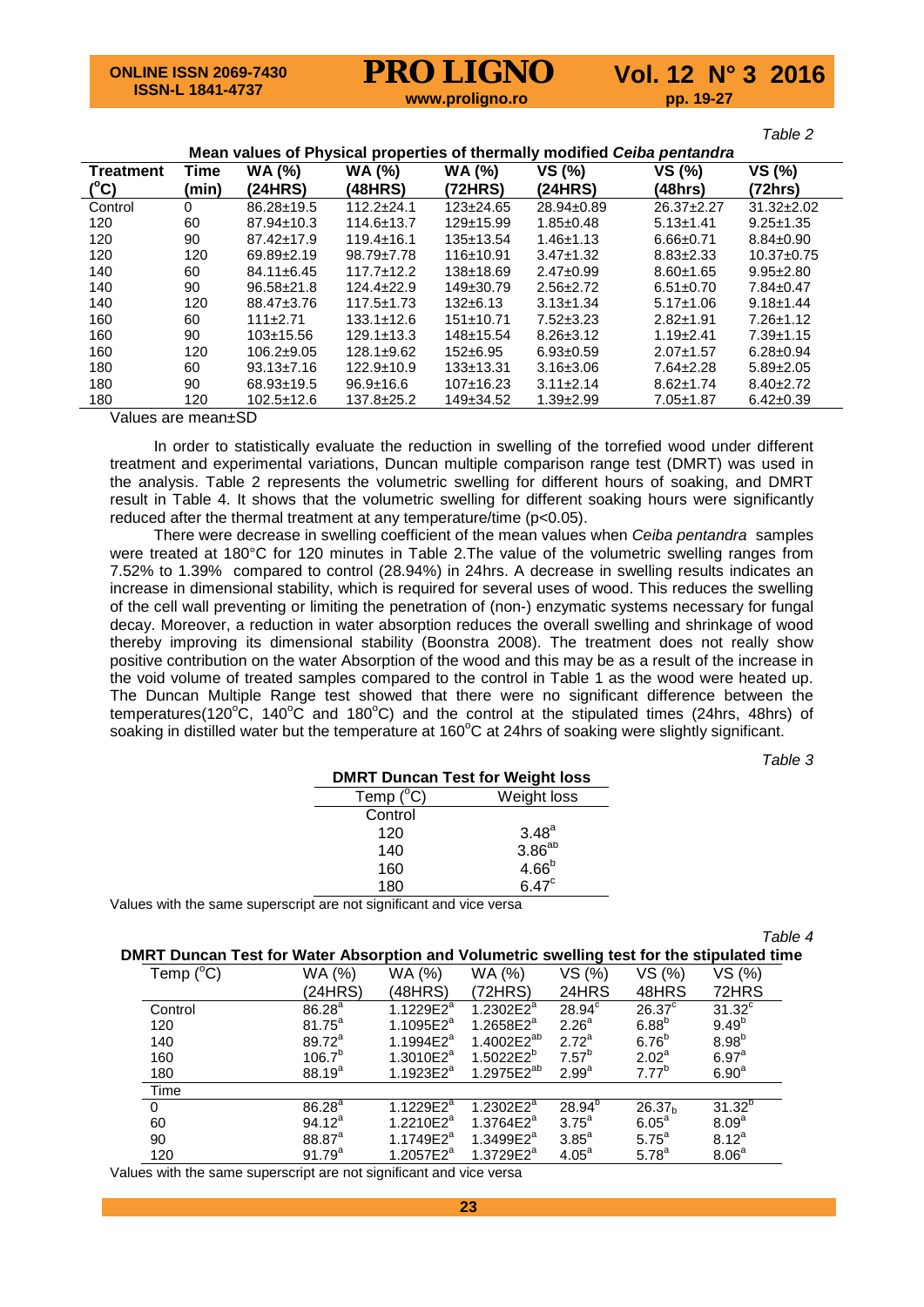| <b>Source</b> | <b>Type III Sum</b><br>of Squares | Df | <b>Mean Square</b> | F      | Sig.                 |
|---------------|-----------------------------------|----|--------------------|--------|----------------------|
| Temperature   | 47.745                            | 3  | 15.915             | 25.547 | .000 <sup>1</sup>    |
| Time          | 2.818                             | 2  | 1.409              | 2.262  | $.124$ <sup>ns</sup> |
| Temp * Time   | 2.026                             | 6  | .338               | .542   | .771 <sup>ns</sup>   |
| Error         | 16.197                            | 26 | .623               |        |                      |
| Total         | 111.076                           | 38 |                    |        |                      |

P≤0.05 are significant, P>0.05 are not significant

#### **Mechanical Properties of thermally treated** *Ceiba pentandra*

|                  |       |                      |                      |                                                                            | Table 6         |
|------------------|-------|----------------------|----------------------|----------------------------------------------------------------------------|-----------------|
|                  |       |                      |                      | Mean values of Mechanical properties of thermally modified Ceiba pentandra |                 |
| <b>Treatment</b> | Time  | Modulus of           | Modulus of           | <b>Compressive</b>                                                         | <b>HRF</b>      |
| $(^{\circ}C)$    | (min) | <b>Elasticity</b>    | Rupture              | strenath                                                                   | <b>Hardness</b> |
|                  |       | (N/mm <sup>2</sup> ) | (N/mm <sup>2</sup> ) | (N/mm <sup>2</sup> )                                                       | Test            |
| Control          | 0     | 1694                 | 28.58                | $22.25 \pm 0.83$                                                           | 81.37           |
| 120              | 60    | 1855                 | 35.68                | $23.01 \pm 3.22$                                                           | 77.05           |
| 120              | 90    | 1757                 | 34.66                | 18.46±6.95                                                                 | 70.68           |
| 120              | 120   | 1821                 | 30.74                | 23.46±5.64                                                                 | 71.25           |
| 140              | 60    | 2155                 | 41.56                | $24.91 \pm 1.49$                                                           | 74.24           |
| 140              | 90    | 2259                 | 40.54                | 26.51±1.74                                                                 | 68.45           |
| 140              | 120   | 2173                 | 37.06                | 26.74±2.6                                                                  | 81.53           |
| 160              | 60    | 7797                 | 35.31                | $25.05 \pm 0.23$                                                           | 72.82           |
| 160              | 90    | 7977                 | 35.58                | $29.19 \pm 2.58$                                                           | 59.46           |
| 160              | 120   | 8166                 | 34.24                | $25.66 \pm 1.89$                                                           | 81.43           |
| 180              | 60    | 10401                | 41.19                | 26.85± 3.09                                                                | 81.59           |
| 180              | 90    | 7465                 | 33.55                | $21.94 \pm 0.72$                                                           | 82.27           |
| 180              | 120   | 9589                 | 33.51                | $22.51 \pm 4.78$                                                           | 82.15           |

*Table 7*

#### **Analysis of Variance of Modulus of Elasticity of torrefied wood**

|               | Type III Sum |    |                    |        |                    |
|---------------|--------------|----|--------------------|--------|--------------------|
| <b>Source</b> | of Squares   | Df | <b>Mean Square</b> | F      | Siq.               |
| Temperature   | 3.945E8      |    | 1.315E8            | 91.044 | .000               |
| Time          | 3256272.711  |    | 1628136.356        | 1.127  | .339 <sup>ns</sup> |
| Temp * Time   | 1.078E7      | 6  | 1795955.739        | 1.244  | $.317^{ns}$        |
| Error         | 3.755E7      | 26 | 1444185.896        |        |                    |
| Total         | 4.817E8      | 38 |                    |        |                    |
|               |              |    |                    |        |                    |

P≤0.05 are significant, P>0.05 are not significant

*Table 8*

#### **Analysis of Variance of Modulus of Rupture of torrefied wood Type III Sum**

| <b>Source</b> | . , , ,<br>of Squares | Df |    | <b>Mean Square</b> | F     | Sig.                 |  |
|---------------|-----------------------|----|----|--------------------|-------|----------------------|--|
| Temperature   | 591.298               |    | 3  | 197.099            | 3.813 | $.022*$              |  |
| Time          | 106.686               |    | 2  | 53.343             | 1.032 | .370 <sup>ns</sup>   |  |
| Temp * Time   | 562.586               |    | 6  | 93.764             | 1.814 | $.135$ <sup>ns</sup> |  |
| Error         | 1344.137              |    | 26 | 51.698             |       |                      |  |
| Total         | 2795.497              |    | 38 |                    |       |                      |  |

*Table 5*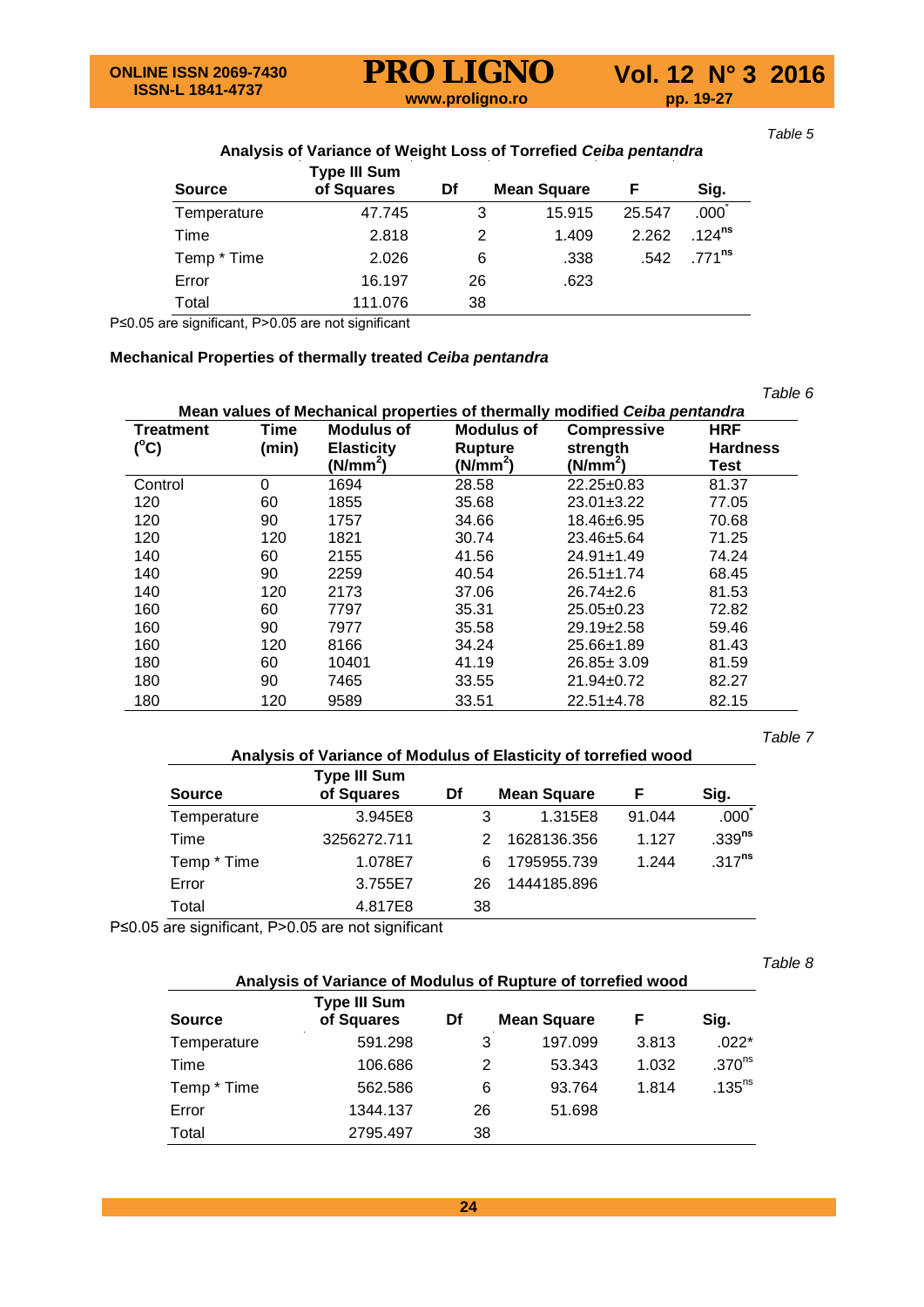The variations in mechanical properties of heat-treated wood were showed in Table 6 at different temperatures and durations. From the results presented in Table 6, it was shown that the mean values of thermally treated samples for Modulus of Elasticity ranging from 10401N/mm<sup>2</sup> (180°C at 60min) to 1757N/mm<sup>2</sup> (120°C at 90 min) compared to control (MOE = 1694N/mm<sup>2</sup>). The Modulus of Elasticity of the heat-treated samples increased rapidly as the temperature rises to 180 $^{\circ}$ C for 60minute but decreased as the time increases. After heat treatment wood becomes more rigid and fragile, and the mechanical resistance decreases (Poncsak *et al.* 2006, Korkut *et al.* 2008). Depending on the treatment parameters such as the maximum treatment temperature, the heating rate, the holding time at the maximum temperature, cracks can appear and the cell structure can be partially degraded as well (Poncsak *et al.* 2006, Kocaefe *et al.* 2007). Temperature has a greater effect on many wood properties than does treatment time (Kartal *et al.* 2007). Temperatures over 150ºC permanently alter the physical and mechanical properties of wood (Mitchell 1998).

This result is very important for the strength of treated wood. It is well known that, usually, in heat treatments, the wood loses strength due to depolymerization reactions, especially hemicelluloses which are less stable than lignin and are more sensitive to temperature. Changes in the composition or loss of hemicelluloses may contribute significantly to changes in the strength properties of the treated wood to high temperatures as it showed from this study that the Modulus of Elasticity start to reduce as the temperature rises. Thus, as the temperature used was not very high (180°C for 60 minutes) there was no loss of stiffness and mechanical strength of the wood. On the contrary, these properties were slightly improved even though there has not been a great modification of wood. It was concluded that treatment temperature could affect the improvement of the wood greatly. However, longer treat time had negative effect on the improvement percentage of MOR and MOE. When the treat time were 90 minutes and 120 minutes at 180 $^{\circ}$ C, the MOR and MOE of heat-treated wood maintained a downward trend. It could be concluded that high temperature would put adverse effect on MOE because high temperature would make fibers in wood crack so as to destroy the stability of wood structure, then the mechanical properties of wood would be weakened (Bekhta 2003).

The lower equilibrium moisture content might affect positively the strength properties of heattreated wood under service conditions, but this effect is superseded by the degradation of the chemical compounds (Borrega 2011).

The ANOVA of Modulus of Elasticity of thermal treated *Ceiba pentandra* in Table 7 revealed that the temperatures were significantly different while the time and the interaction between temperature and time are not significantly different. The analysis of Variance of Modulus of Rupture of thermally modified and untreated also revealed in Table 8 that the treatment temperature were statistically significant.

The mean value of the maximum compressive strength ranged from 18.46±6.95N/mm<sup>2</sup> at 120<sup>o</sup>C for 90 minutes to 29.19±2.58N/mm<sup>2</sup> at 160°C for 90 minutes compared to control 22.25±0.83N/mm<sup>2</sup> and decreases gradually as the temperatures increases. Süleyman K*. et al (2015)* reported similar result for wild cherry who reported the Compression strength values of wild cherry wood samples were decreased with increasing treatment time. The maximum reduction in compression strength for wild cherry (23.59%) wood was obtained for the treatment at 212°C for 2,5h. Statistically, it showed that the treatment-time were not significantly different. The data were statistically evaluated by Factorial experiment to determine the influence of heat treatment on compression strength. Differences between heat treatment and control specimens were statistically insignificant at the 5% confidence level. It is clear from Table 6 that there is slight increase in the hardness number of wood with a decrease in the moisture content and as the temperature increases with time (Ohsawa and Miyajima 1959)

#### **CONCLUSION**

Based on the result from this finding, it can be concluded that thermal modification is effective to improve dimensional stability and mechanical properties of wood samples. Physical-technological properties generally decreased with increasing heat-treatment intensity.

The modulus of Elasticity of the wood were greatly influenced and enhanced by temperature significantly but by time limited. The Modulus of Rupture of torrefied wood was affected by both time and temperature compared to the control. These findings will encourage wood users and industries to utilize these wood species effectively and reduce pressure on the forest trees. These findings will help the Nigerian forest products industry achieve high processing efficiency by using thermally modified wood for manufacturing value-added products. Thermal modification of wood is a friendly user that is of fast processing speed, low cost and good effect, therefore future research properties of heat-treated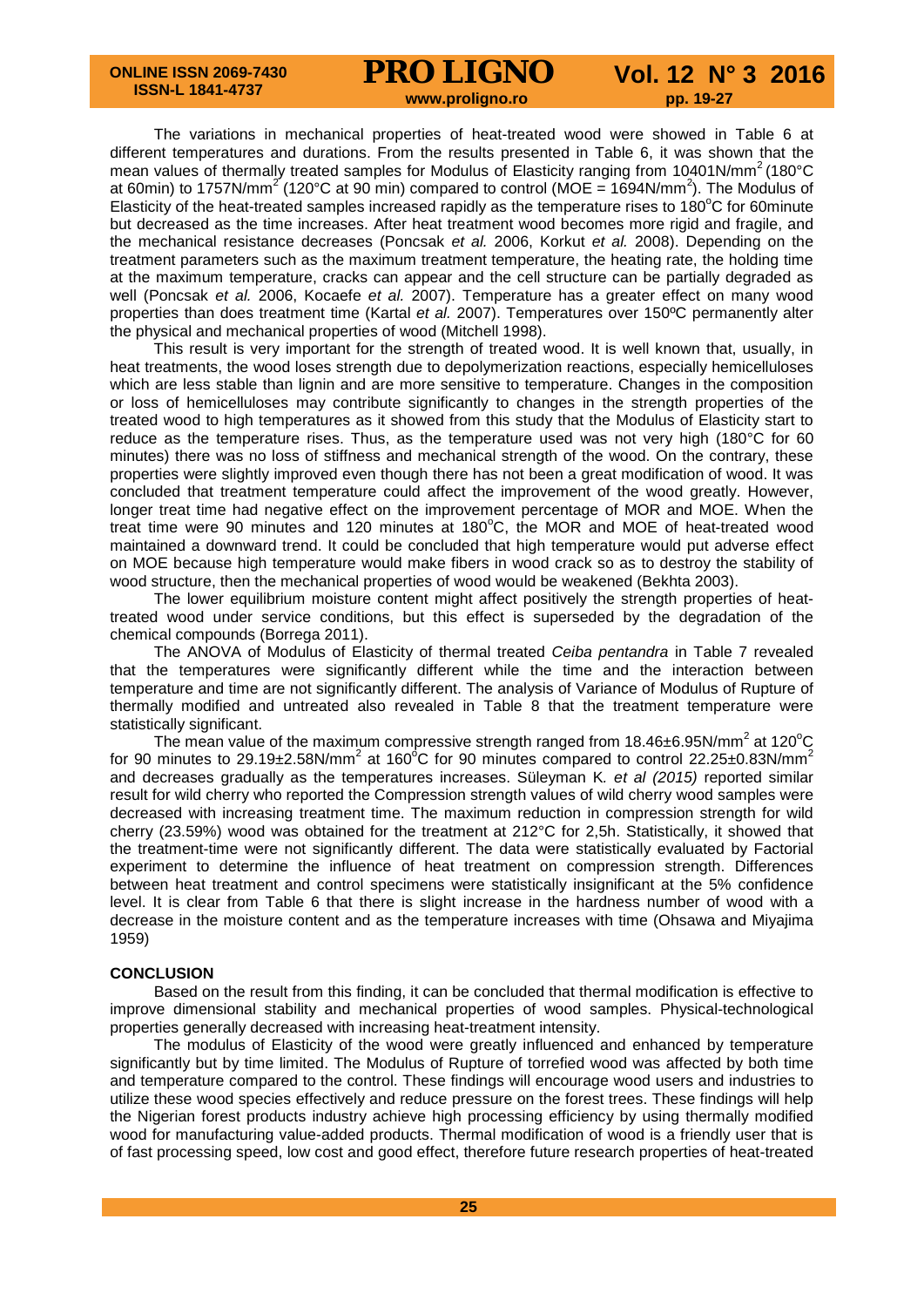wood should be studied further in order to provide a solid theoretical foundation for the future industrialization and application of the industry.

#### **REFERENCES**

Bekhta P (2003) Effect of high temperature on the change in color, dimensional stability and mechanical properties of spruce wood. *Holzforschung* 57:539-546.

Boonstra MJ (2008) A two-stage thermal modification of wood. Ph.D. dissertation in cosupervision Ghent University and Université Henry Poincaré - Nancy 1, pp. 297.

Boonstra MJ, Van Acker J, Pizzi A (2007) Anatomical and molecular reasons for property change of wood after full-scale industrial heat-treatment. In: Proceedings Third European Conference on Wood Modification, 15-16th October, 2007, Cardiff, UK, pp. 343-358.

Borrega M (2011) Mechanisms affecting the structure and properties of heat-treated and hightemperature dried Norway spruce *(Picea abies)* wood. University of Eastern Finland Faculty of Science and Forestry School of Forest Sciences, Dissertationes Forestales 134, pp. 52.

Dubey MK *et al*. (2011) Effect of oil heating age on colour and dimensional stability of heat treated Pinus radiata. European Journal of Wood and Wood Products 69(2):255-262.

Esteves BM, Pereira HM (2009) Wood modification by heat treatment: A review. *BioResources*  4(1):370-404.

Greaves H (2014) Australian and NZ Wood Treatment Standards. Recent and Proposed changes and implications for local wood treatment companies. Presentation given at Wood Innovations 2014, Melbourne Australia.

Gunduz G, Aydemir D (2009) Some physical properties of heated treated hornbeam (*Carpinus betulus*  L) wood. *Drying technology* 27(5):714-720.

Hill CAS (2006) Wood Modification: Chemical, Thermal and Other Processes. Wiley Series in newable resources (Series Editor: Christian V. Stevens). Published by John Wiley & Sons Ltd, England.

Hill CAS (2006) Wood modification – chemical, thermal and other processes. JohnWiley & Sons, Chichester, pp. 239.

Kartal SN, Hwang WJ, Imamura Y (2007) Water absorption of boron-treated and heat-modified wood. *Journal of Wood Science* 53(5):454-457.

Kocaefe D, Chaudhry B, Poncsak S, Bouazara M, Pichette A (2007) Thermogravimetric study of high temperature treatment of aspen: Effects of treatment parameters on weight loss and mechanical properties. J Mater Sci 42, pp. 854–866.

Korkut DS, Bectas B (2008) The effects of heat treatment on physical properties and surface roughness of red-bud maple (Acer trautvetteri Medw.) wood. Bioresource Technol 99:2846-2851.

Korkut S (2012) Performance of three thermally treated tropical wood species commonly used in Turkey. Industrial Crops and Products 36(1):355-362.

Leijten AJM (2004) Heat treated wood and the influence on the impact bending strength. Heron (49):349-359.

Millett MA, Gerhards GC (1972) Accelerated aging: residual weight and flexural properties of wood heated in air at 115°C to 175°C. Wood Science, 4(4):193–201.

Militz H (2002) Thermal treatment of wood. European processes and their background. International Research Group on Wood Preservation. Doc. No. IRG/WP 02-4021.

Mitchell PH (1988) Irreversible property changes of small loblolly pine specimens heated in air, nitrogen, or oxygen. Wood and Fiber Science 20:320-355.

Ohsawa M, Miyajima H (1954) Deformation of wood due to ball indentation and its measuring method. Memo. Fac. Agr., Hokkaido Univ. 2, 1.1-5. Japanese with English summary, pp. 5.

Poncsak S, Kocaefe D, Younsi R (2006) Improvement of the heat treatment of Jack pine (*Pinus banksiana*) using ThermoWood technology. European Journal of Wood Products 9(2):281-286.